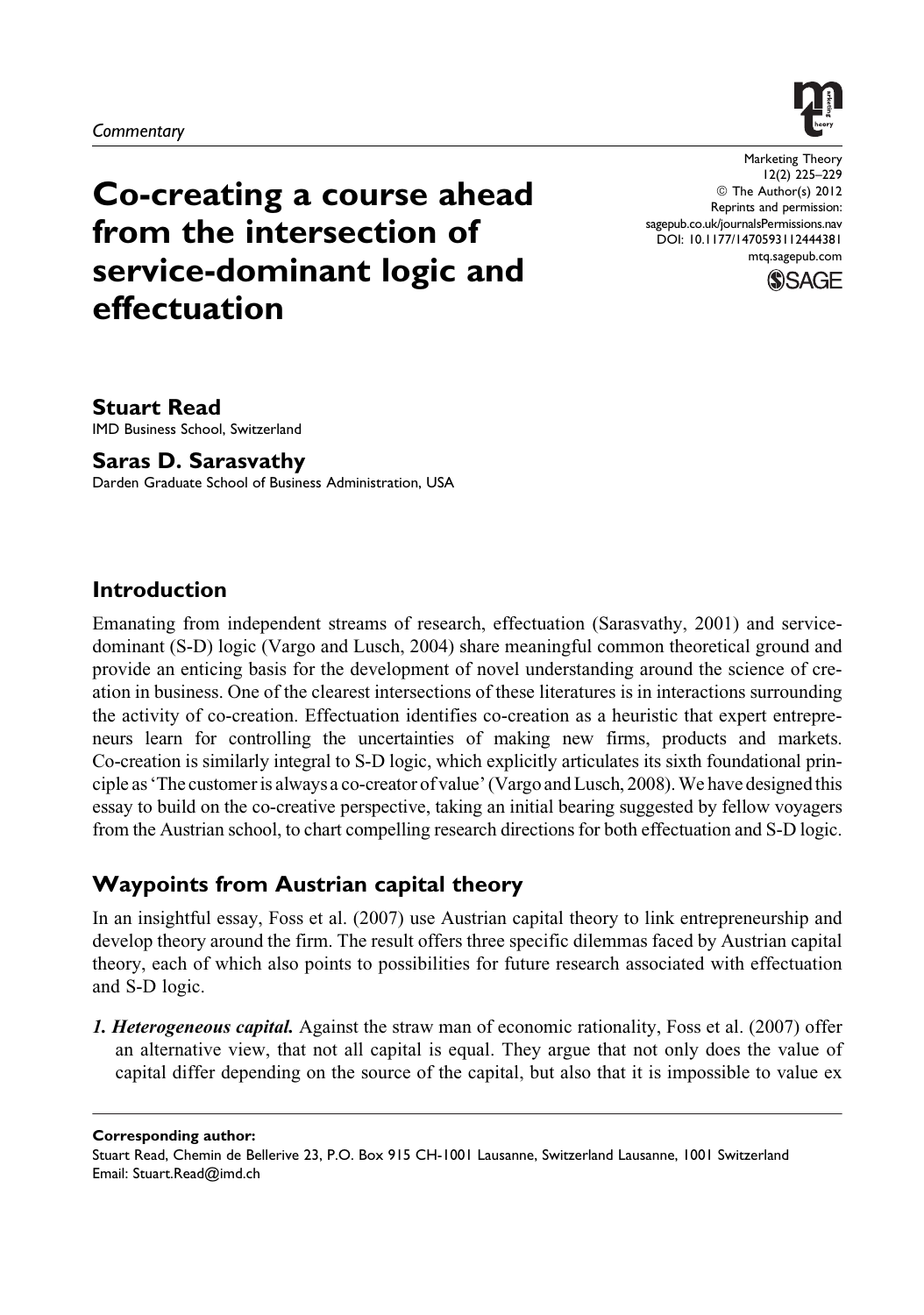ante, as the potential of co-creating unanticipated value between funder and fundee cannot reasonably be assessed in advance. Extended to co-creational heuristics of effectuation and S-D logic, this may illuminate theory around the capital inputs and outputs of co-creation, since capital, both financial and human, applied in co-creation may differ in important ways from capital employed in existing markets.

- 2. *Incomplete markets for judgment*. Foss et al. (2007) offer three formulae for converting human capital into rents, consisting of selling or contracting labor in the open market, or starting a firm. In so doing, they highlight two pertinent directions for research at the effectuation and S-D logic junction. The problem of judgment is clear: while there are existing structures upon which to sell or contract labor, it is difficult or impossible for any external entity to judge or value the risk inherent in starting a new firm, an insight which readily extends to uncertain activities of cocreation. And while Foss et al. (2007) – drawing on Schumpeter (1911), Kirzner (1979) and Casson (1982 [2003]) – argue that one reason entrepreneurs choose to start a firm instead of contracting or selling is that s/he has 'a different perception of the situation' (Casson, 1997), there is also the possibility that even the entrepreneur cannot provide judgment around the risk or returns to co-created artifacts which may emerge from his or her interactions with committed stakeholders.
- 3. Contractual incompleteness. The previous two insights conspire to suggest at least one pressing dilemma: the need to co-create and the simultaneous difficulty of constructing a complete agreement around inputs, relationship or outcome (Demsetz, 1988). The issue is partially addressed through ownership (of assets, equity or human capital) in the case of the entrepreneur, but this is a special case, since co-creation takes place in environments well beyond the confines of new firm creation. And even in a new venture setting, contracting is incompletely handled, offering another area where new theoretical maps might be drawn.

We use these three difficulties as opportunities to pose new questions and suggest new areas where theory and empirical research might join together to develop a stronger understanding of how novelty is co-created, what circumstances might encourage it, and why specific actions might be more effectual in a situation that involves co-creation. We by no means propose an exhaustive listing, only initial sketches on the largely blank map. For each question, we try to present ideas on theory and research design.

#### Heterogeneous capital

What variables partially determine capital value in co-creation? Knowing the difficulty of anticipating which capital will emerge as a valuable resource until it is put to use, we can pursue the question with a partial inventory of the variables which might inform empirical and theoretical enquiry. Financial investment may likely be moderated with the means of whom one knows, what one knows and who one is (Sarasvathy, 2001), and additionally by the differential inventory of the means of the co-creator. Because those means influence how capital is used (and thus valued), as well as the environment in which co-creators choose to act and the actions they co-choose to take, it may be possible to construct a dependent logic chain that offers insight into the valuation of capital inputs to co-creation.

How does environmental munificence affect co-creation? Capital and means are not, however, the only inputs to co-creation. Environmental munificence (Staw and Szwajkowski, 1975) has long been identified an important input, particularly in uncertain situations. Specific to co-creation, the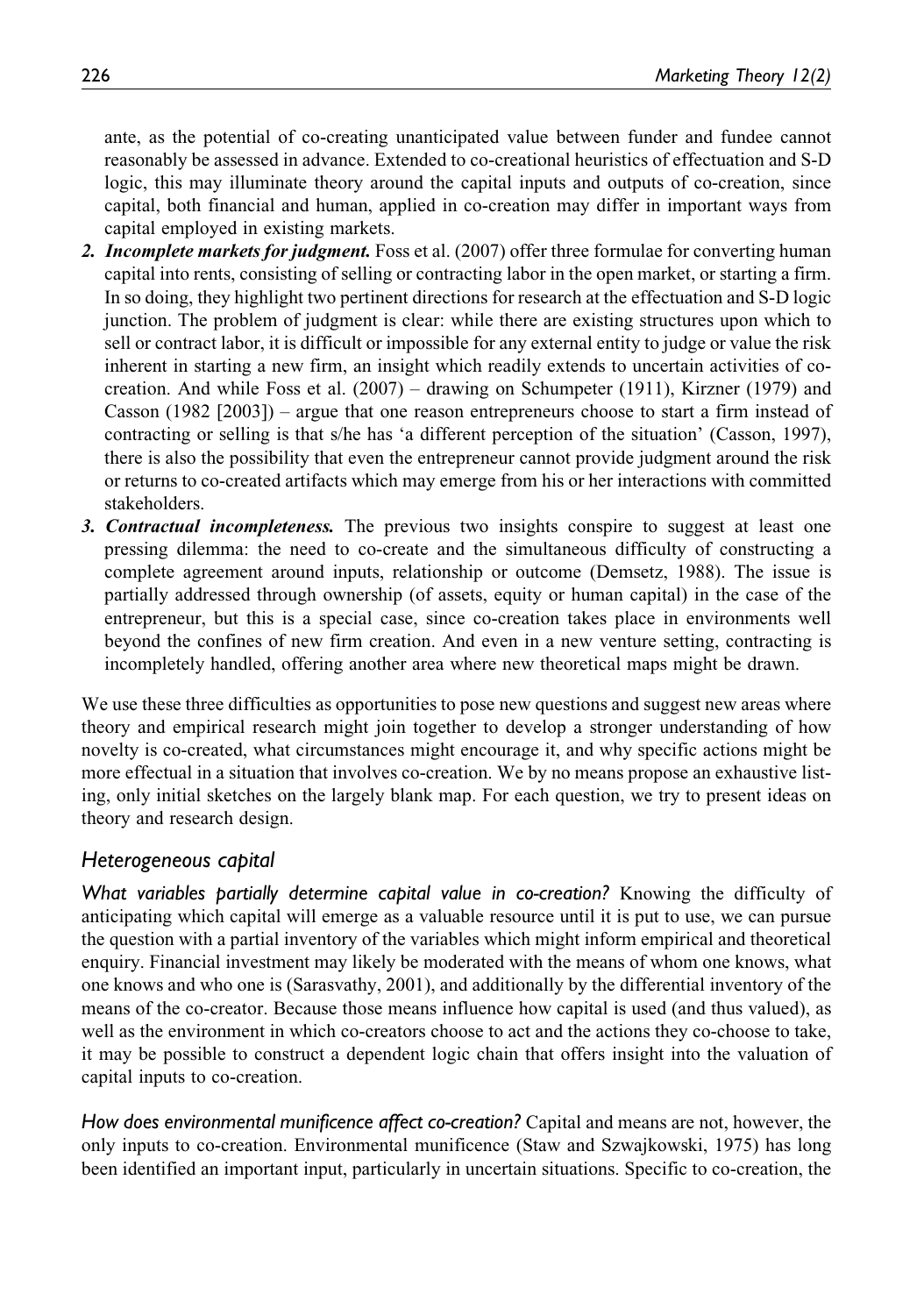application and use of unanticipated and un(or under)valued resources such as slack (George, 2005) are more likely than in mature situations, thus elevating the potential for variables that describe these less tangible inputs to offer explanatory power to the process of co-creation.

Under what circumstances can co-creation shape competitive advantage? Much effort in strategy has been devoted to the search for sustained competitive advantage (Barney, 1991). Hard resources have not offered a satisfying answer, and so the search extended to softer concepts including dynamic capabilities (Eisenhardt and Martin, 2000). Whether the ability to co-create constitutes a dynamic capability is beyond our scope, but considering the capacity to co-create as a basis for competitive advantage (or disadvantage) at the level of the firm – or the basis for change and innovation at the level of the industry – might offer a novel perspective on a persistent question.

### Incomplete markets for judgment

At the co-creative core of effectuation and S-D logic lies an issue of which information matters. While much scientific and social enquiry has focused on tangible (the objective) and perceived (the subjective) information, Davidson (2001) offers a third alternative of direct relevance. His work argues for a third possibility, the intersubjective, which positions human sense-making not as scientifically clinical, nor as individually perceived, but interactively co-created. This is useful in our context as it suggests an informational approach to co-creation. Implications stemming from the intersubjective connect with the problem of isotropy (Sarasvathy and Dew, 2005), an information problem whereby there is infinite information and no way to assess which is pertinent. Starting from an intersubjective foundation offers a means to prioritize information inputs and a means to make judgment, leading to three more research questions:

Does co-creation cascade uncertainty? While it is intuitive that committing decision making to an intersubjective foundation offers individuals a lever to gain some control over environmental uncertainty (Knight, 1921), it is also possible that in so doing, those actors generate uncertainty in the environment at the same time – uncertainty that will subsequently impact other actors. Considering how the need for control initiates co-creation and propagates co-creation in the environment could offer insights into individual decision making as well as explaining changes at the environmental level.

How do large organizations co-create? Projecting the intersubjective onto large institutions may accelerate the understanding of designs and structures that enable or hinder the process of co-creation. In a situation where the most salient information is derived intersubjectively, it is impossible to have all the inputs ex-ante. Yet traditional planning is predicated on historical data. There exists a possibility to reconsider what planning means, and the role of planning is in co-creative situations – not only whether planning encourages or discourages co-creation but also whether it may be more appropriate to re-conceptualize a plan at a different level of goalspecificity.

Might committed stakeholders also remake themselves in the co-creation process? As complicated as theorizing around this idea may become, it is important to acknowledge that just as opportunities are co-created, the same might apply to individual perceptions, biases and heuristics.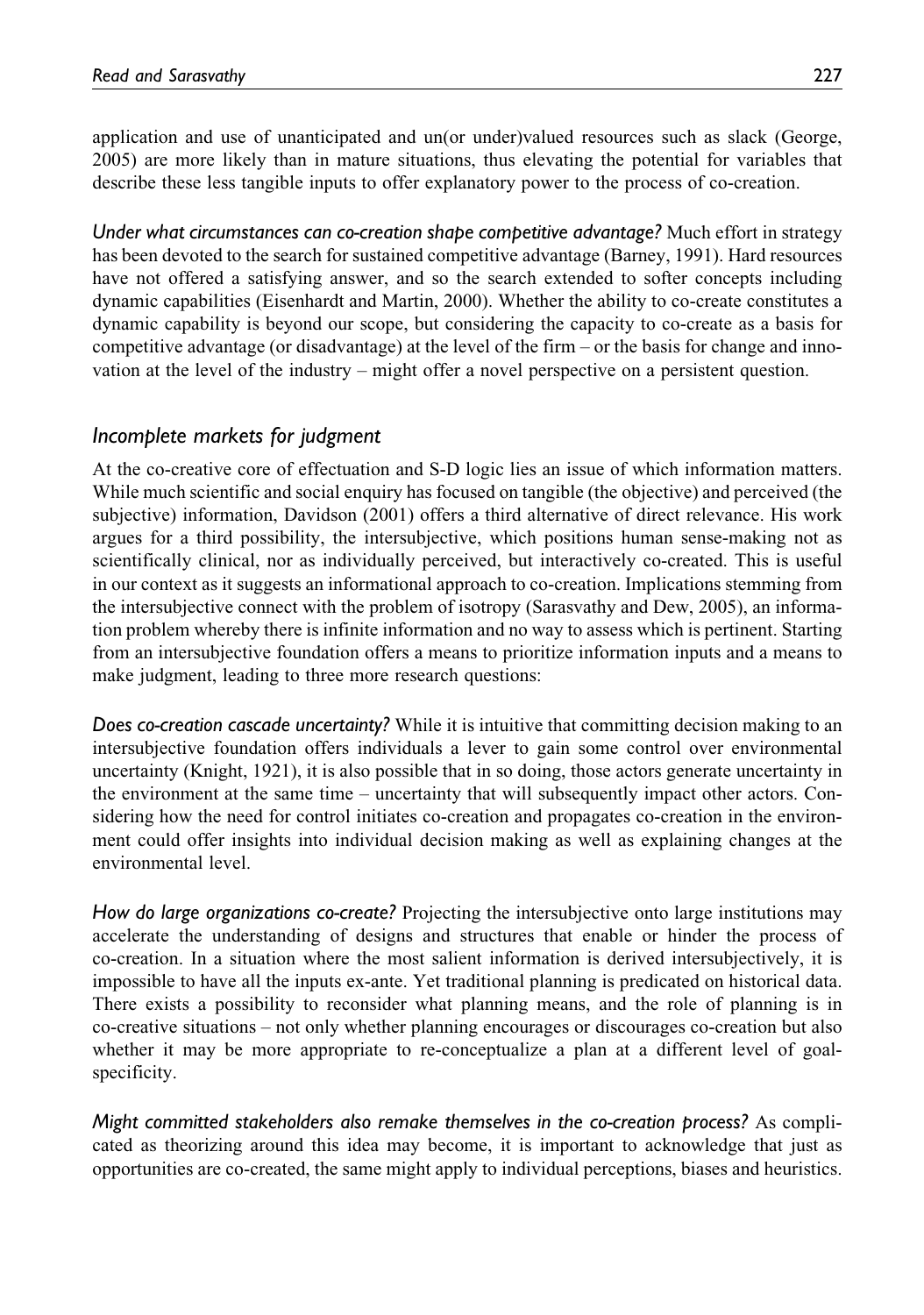# Contractual incompleteness

How do you know who is (not) a customer? In stark contrast to structured prescriptions of marketing teaching, where the process generally starts with the customer, it is nearly impossible to know who is and is not a customer in co-creation. Like the problem of valuing capital ex ante, it is equally challenging to determine how customers will co-contribute to the interaction until they become customers. Both practically and theoretically, this pushes the problem into the ignorance of isotropy, thus opening up possibilities that customers might include suppliers, distribution partners or simply people on the street. It also opens up the possibility that one of the critical elements of co-creation is the conscious blurring of these distinctions to enable a broader scope of variety and more possibilities for agreement to co-create.

What does negotiation under co-creation look like? The first question in this section raises the question of contracting in co-creation and its antecedent, negotiation. We suppose the characteristics of co-creative negotiation and contracting that distinguish them from more established forms of negotiation around a more specific goal might include the following:

- Docility
- (Over)-Trust
- Confidence
- Pre-commitment
- Isotropy
- Control over process
- Control over outcome

While each is a topic on its own, we focus on how we might position co-creation within the negotiations literature, having sketched out the following possible framework for key dimensions upon which negotiation styles and outcomes may differ.

| Interdependence of<br>Relationship | High | Integrative Negotiation                        | Iterative (or Intersubjective)<br>Negotiation for Co-creation |
|------------------------------------|------|------------------------------------------------|---------------------------------------------------------------|
|                                    | Low  | Distributive<br>(Transactional)<br>Negotiation | Networking                                                    |
|                                    |      | Low                                            | High                                                          |

Ambiguity of Goal

Figure 1. Negotiation style by relationship interdependence and goal ambiguity.

What is the role of failure in the preference for co-creative logic? With the uncertainties associated with co-creation, the prospect of failure cannot be ignored. It is important to consider not only whether failure is more or less likely in co-creation, or what antecedents might moderate failure, but also how co-creators articulate and anticipate failure as they work through the process of co-creation.